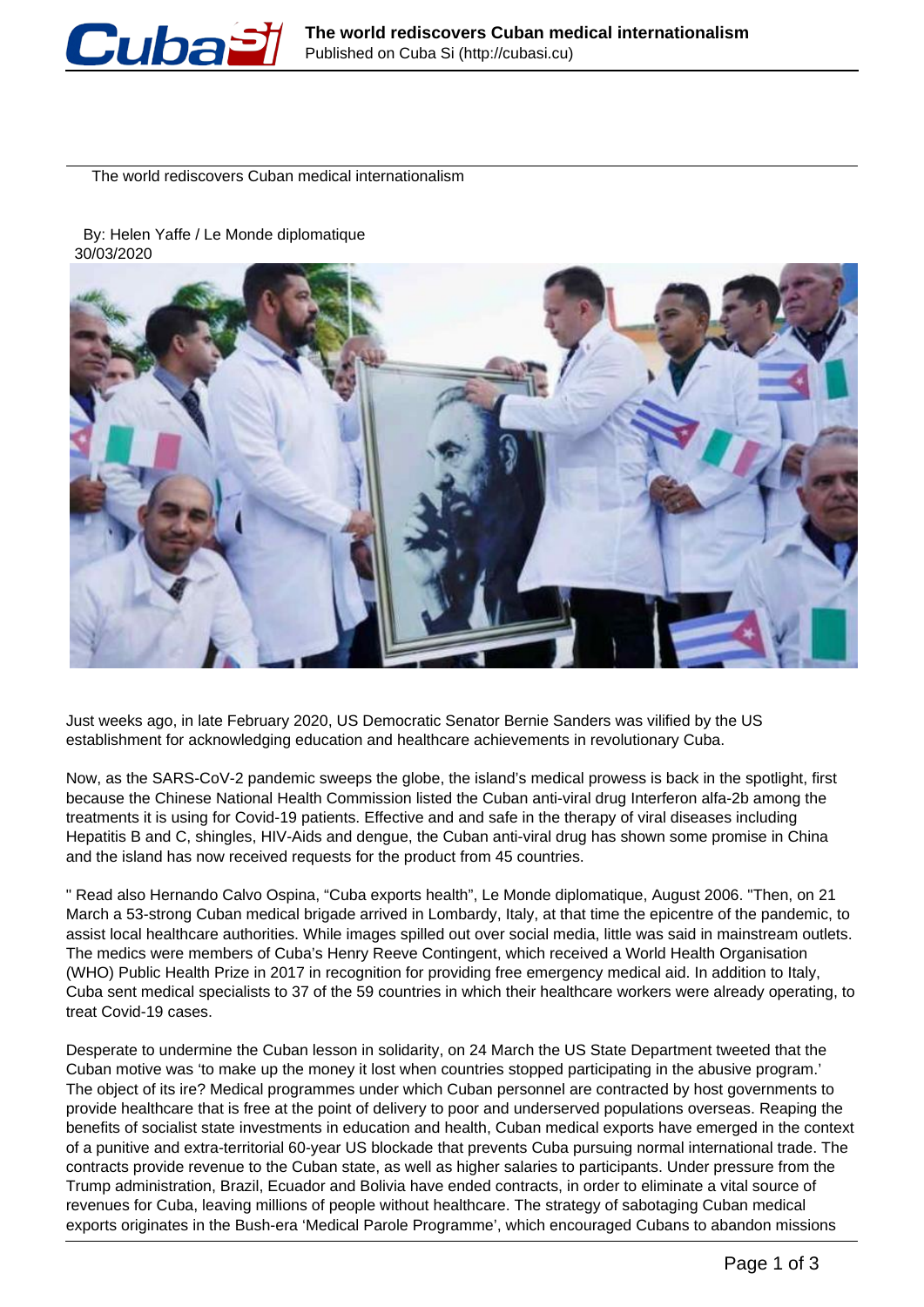

in return for US citizenship, and was not ended by Obama until his final days in office in January 2017.

This is not the first time that Cuba's global health leadership has taken the world by surprise. In 2014, during the Ebola outbreak in West Africa when the WHO called for 'compassionate doctors and nurses, who will know how to comfort patients despite the barriers of wearing PPE [personal protective equipment] and working under very demanding conditions', Cuba was first to respond and sent the largest medical contingent. Jorge Pérez Ávila, then Director of Havana's hospital of tropical diseases (IPK), told me that over 10,000 Cuban medical professionals volunteered for the mission. From these, a group of 256 were selected; all of whom had previously faced natural disasters and disease outbreaks in developing countries. They went to Guinea, Sierra Leone and Liberia, countries where Cuban medical missions already operated, and quickly reduced their patients' morality rate from 50% to 20%, introducing an education programme to prevent the disease spreading.

The effort was praised by the Obama administration and on announcing rapprochement with Cuba on 17 December 2014, President Obama said, 'American and Cuban health care workers should work side by side to stop the spread of this deadly disease.' (1) Interviewed at that time in Liberia, Cuban doctor Leonardo Fernández shied away from the special praise for the high-profile mission, saying that the Cuban medics combating Ebola were no different from those in Brazilian jungles, those working alone in indigenous communities for months, or serving in African villages, in temperatures reaching 48 degrees. Indeed, the Cubans combatting Ebola were but a drop in the ocean compared to the 400,000 Cuban medical professionals who have worked overseas in 164 countries since 1960 and about whom politicians and the mainstream media have said almost nothing.

Still, since the first mission to earthquake-struck Chile in 1960, millions of lives have been saved and hundreds of millions of lives improved. By 2014, Cuban medical professionals had performed 1.2 billion consultations overseas, attended 2.2 million births and performed over 8 million surgeries (2). Some 76,000 Cuban medics had worked in 39 African countries since the early 1960s. Cuba had sustained over 20,000 healthcare workers in Venezuela for a decade, with thousands more in neighbouring countries.

Another aspect of Cuban medical internationalism has been to bring foreigners to Cuba, as patients or medical students. Under the 'children of Chernobyl' programme which ran from 1989 to 2013 some 22,000 children and 4,000 adults, victims of the Chernobyl nuclear disaster received free medical care, accommodation, food and therapy in Tarará, 10 miles outside Havana. Despite the severe economic crisis following the collapse of the Soviet bloc, the Cubans footed the bill — an astonishing expression of solidarity that has received almost no acknowledgement.

In late 1998 Cuban medics rushed to Central America after Hurricane Mitch killed 30,000 people and left 2.5 million homeless. Beyond the immediate devastation they were shocked to find whole communities lacking healthcare facilities and personnel. As a consequence, in November 1999 Fidel Castro inaugurated a new Latin American School of Medicine (ELAM) in Havana to provide free medical training to students from the region. The doctors graduating there, he said, would save more lives every year than those lost in the hurricane: 'Twenty years can pass without a Mitch and a million people will silently die in Central America without anyone taking notice' (3).

ELAM was soon enrolling students from around the world, including the United States. By 2019, 29,000 doctors from 105 countries had graduated. Half of them were young women, 75% the children of (agricultural) workers, representing 100 ethnic groups. In 2009, then-WHO director, Dr Chan, declared: 'For once, if you are poor, female, or from an indigenous population, you have a distinct advantage [in admission]. This is an institutional ethic that makes this medical school unique.' (4)

In late August 2005, Hurricane Katrina battered Louisiana, Mississippi and Alabama. Within hours, Cuba offered to send three field hospitals and medical personnel. By 4 September there were 1,586 Cuban volunteer medics ready to leave for the disaster zone. This was when the brigade was named the Henry Reeve Contingent, in honour of a US citizen who fought with Cuban independence forces against Spain (1868-1878). President Bush's administration ignored the offer and omitted Cuba from a list of countries who had offered help.

There was no shortage of need, however, and the Henry Reeve Contingent was despatched first to Guatemala following Hurricane Stan in October 2005, and then days later to Pakistan-administered Kashmir following the earthquake that killed 80,000 people and left 3.3 million homeless. Over the next seven months 2,400 Cuban healthcare workers treated 1.7 million patients in 32 field hospitals they subsequently donated despite not having diplomatic relations with Pakistan. Within a decade 900 Pakistani medical students had graduated from ELAM.